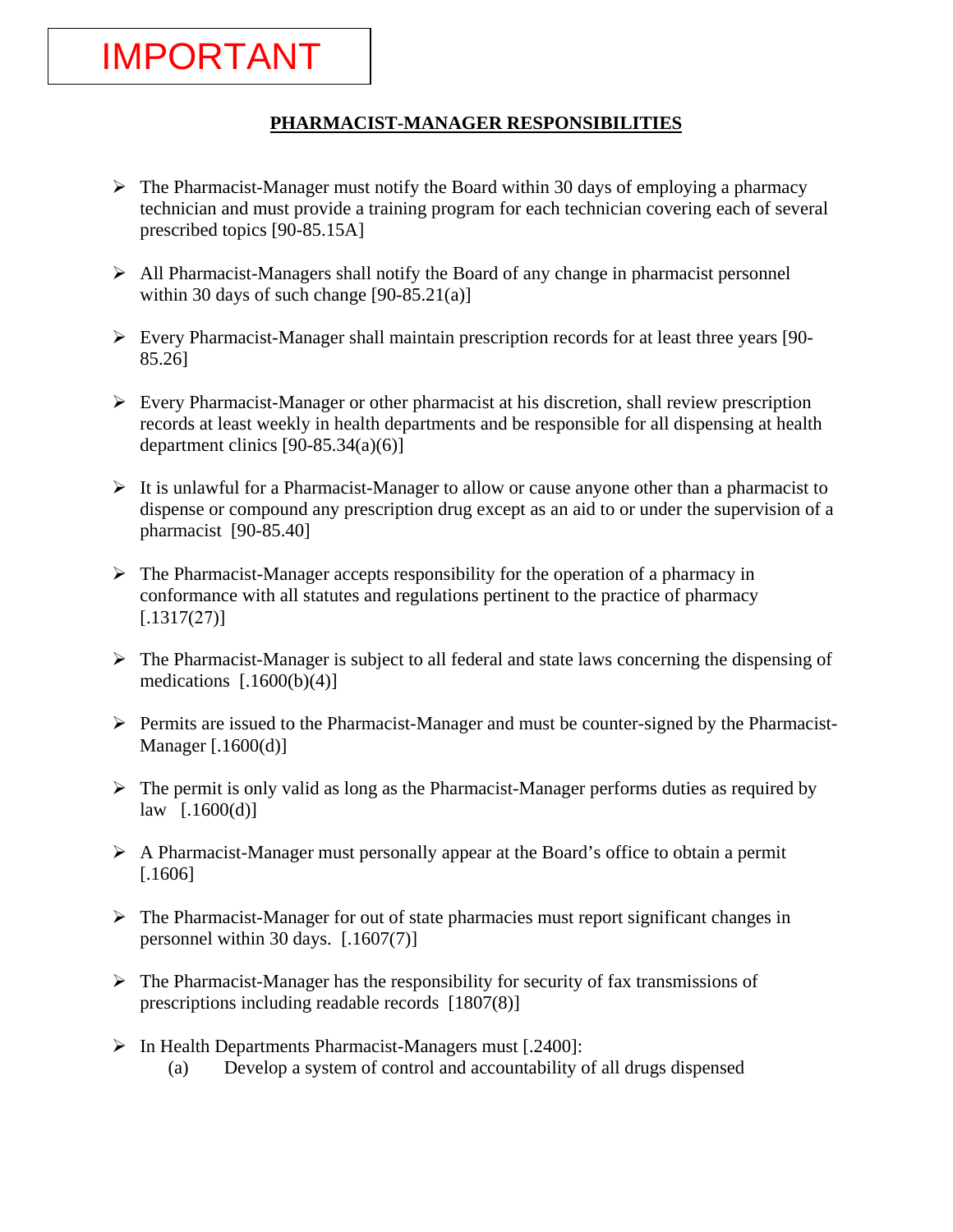- (b) Verify accuracy of records either weekly or daily depending on prescription volume
- (c) Is personally responsible for compliance with all laws governing the practice of pharmacy and distribution of drugs
- $\triangleright$  The Pharmacist-Manager is responsible for [.2502]:
	- (a) Assuring that all prescription drugs and controlled substances are safe and secure in the pharmacy
	- (b) Being present at least half the time the pharmacy is open or 32 hours per week, whichever is less; a pharmacist employee not meeting this requirement may serve as pharmacist-manager of the permit holder temporarily for a period not to exceed 90 days from the departure date of the previous pharmacist-manager, if the pharmacist employee is present at least 20 hours per week in the pharmacy
	- (c) Completing a controlled substance inventory within 10 days of a change in pharmacist-manager
	- (d) Developing a system of inventory record keeping and control to detect any shortages or discrepancies in controlled substances at the earliest possible time
	- (e) Control of all keys to the pharmacy as well as the ultimate security of the pharmacy
	- (f) Serving as Pharmacist-Manager at only one full service permit at one time
	- (g) Informing the Board and DEA of a pharmacy closing and arrange for the proper transfer of files and pharmaceuticals to another pharmacy
	- (h) Preparing a plan to safeguard prescription records and pharmaceuticals in the event of a natural disaster such as a hurricane
	- (i) Separating from the dispensing stock all pharmaceuticals over 6 months out of date
	- (j) Reporting to the Board any deaths due to drugs dispensed through the pharmacy
- ¾ Pharmacist-Managers where sterile pharmaceuticals are prepared must be knowledgeable in specialized functions including aseptic techniques and quality assurance [.2804]
	- (a) Develop all policies, procedures and training manuals as well as quality assurance programs
	- (b) The Pharmacist-Manager is responsible for a system for disposing of infectious wastes

## **Pharmacist-Managers in Hospitals and Other Health Facilities:**

- $\triangleright$  The Pharmacist-Manager in a health care facility shall be an employee of the health care facility who is thoroughly familiar with the specialized functions of health care facility pharmacy practice who is responsible for meeting the requirements of law [14.10(a)]
- $\triangleright$  The Pharmacist-Manager shall develop and implement written policies and procedures to be performed and insure that an adequate number of qualified and trained pharmacists are employed at the facility  $[0.1410(c)$  and  $(d)]$